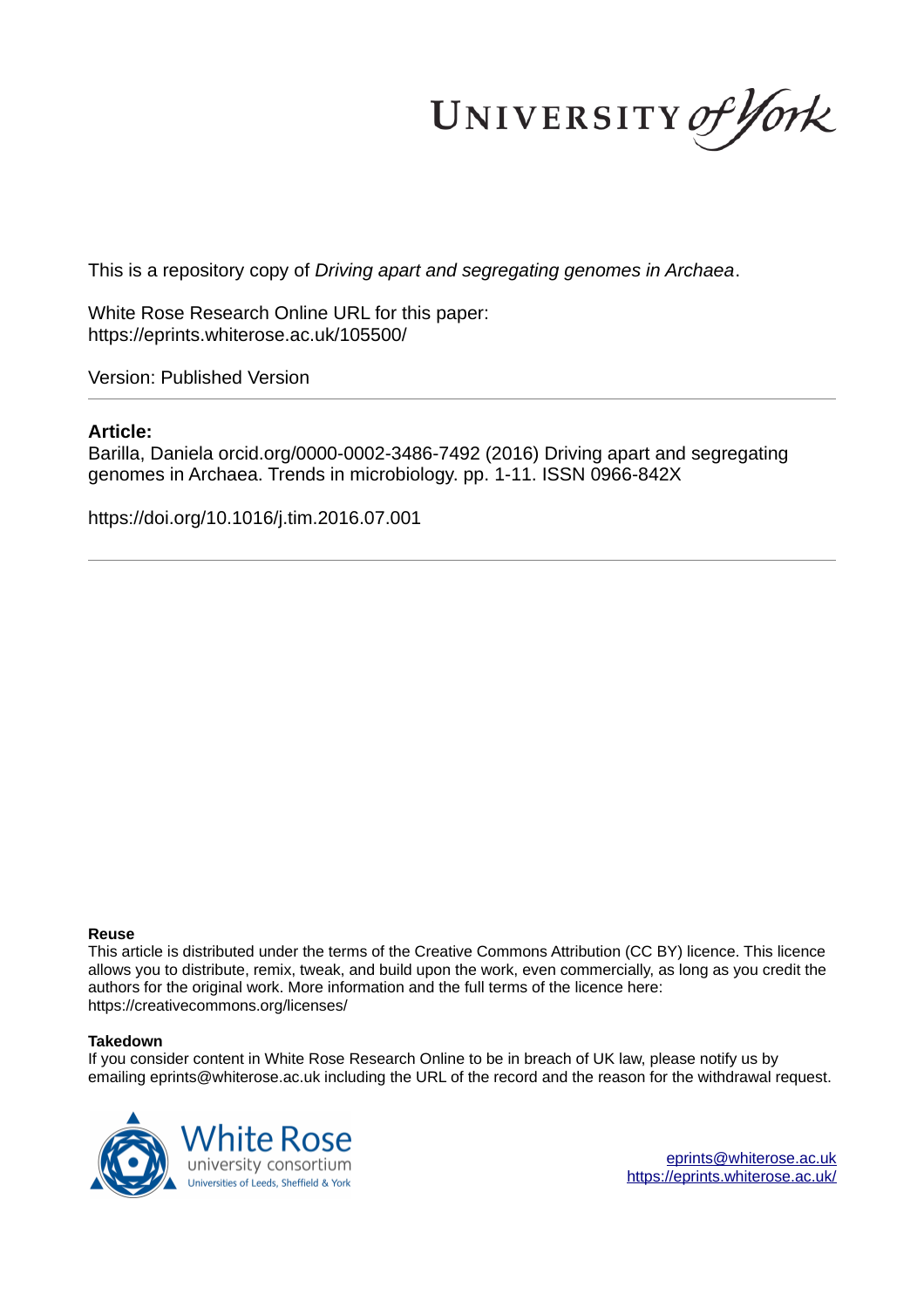# **CellPress**

# **Review** Driving Apart and Segregating Genomes in Archaea

Daniela Barillà<sup>1,\*</sup>

Genome segregation is a fundamental biological process in organisms from all domains of life. How this stage of the cell cycle unfolds in Eukarya has been clearly defined and considerable progress has been made to unravel chromosome partition in Bacteria. The picture is still elusive in Archaea. The lineages of this domain exhibit different cell-cycle lifestyles and wide-ranging chromosome copy numbers, fluctuating from 1 up to 55. This plurality of patterns suggests that a variety of mechanisms might underpin disentangling and delivery of DNA molecules to daughter cells. Here I describe recent developments in archaeal genome maintenance, including investigations of novel genome segregation machines that point to unforeseen bacterial and eukaryotic connections.

### Archaea: The Third Domain of Life

Archaea are the third branch of the tree of life [1]. Since their discovery 40 years ago, members of this domain have been isolated from a vast array of diverse ecological niches, including soil, ocean plankton, freshwater lakes, acidic hot springs, volcanic mud, deep-sea hydrothermal vents, and salty lakes. The first archaea to be analyzed were from extreme ecosystems, but they are now known to be ubiquitous on our planet. For example, it has been estimated that the world ocean contains approximately  $1.3 \times 10^{28}$  archaeal cells [2]. Their ubiquity and abundance suggest that archaea are key players in regulating global biogeochemical cycles on Earth. Archaea have generated also considerable interest because of their ability to adapt to life under extreme conditions, including high and low temperatures, very acidic and alkaline pH, and high salinity.

Sequences available for an increasing number of genomes (521 to date) together with genetic and biochemical studies have shown that Archaea exhibit a mosaic of features from the other two domains of life, Bacteria (e.g., energy generation, metabolism, transport, nitrogen fixation and CRISPR-cas systems) and Eukarya (e.g., DNA replication, transcription, translation, and protein folding). However, archaea are also characterized by unique molecular features such as methanogenesis and ether-linked isoprenoid lipid chains in their cell membranes [3]. Archaea are also interesting for studies on the origin of life: these microbes can be considered a 'time capsule' that provides a glimpse of what life may have been like on Earth when this was a planet bursting with geological activity billions of years ago. Members of the Archaea domain that have been studied to date fall into three main phyla: Crenarchaea, Euryarchaea and Thaumarchaea.

Despite the progress made in decoding molecular mechanisms in these organisms, very little is known about how the process of DNA segregation is organized in archaea and the subject remains a black box in this domain of life. This review focuses on recent developments in the area of archaeal genome segregation, discussing molecular machineries that have been recently identified and emerging trends.

### **Trends**

Considerable diversity is observed in the features of the cell cycle of different members of the Archaea domain.

For the species characterized to date, a marked divide has emerged between monoploid Crenarchaea and polyploid Euryarchaea with regard to chromosome copy number.

SMC proteins appear to play an important role in chromosome segregation, although further studies are needed to substantiate their action and impact on the process.

Orthologs of bacterial ParA DNA partition proteins are widespread across Archaea and have been shown to be involved in chromosome segregation in synergy with archaea-specific factors.

Recent investigations have disclosed a three-component genome segregation machinery borrowing building blocks from Bacteria and Eukarya.

<sup>1</sup>Department of Biology, University of York, York YO10 5DD, UK

\*Correspondence: daniela.barilla@york.ac.uk (D. Barillà).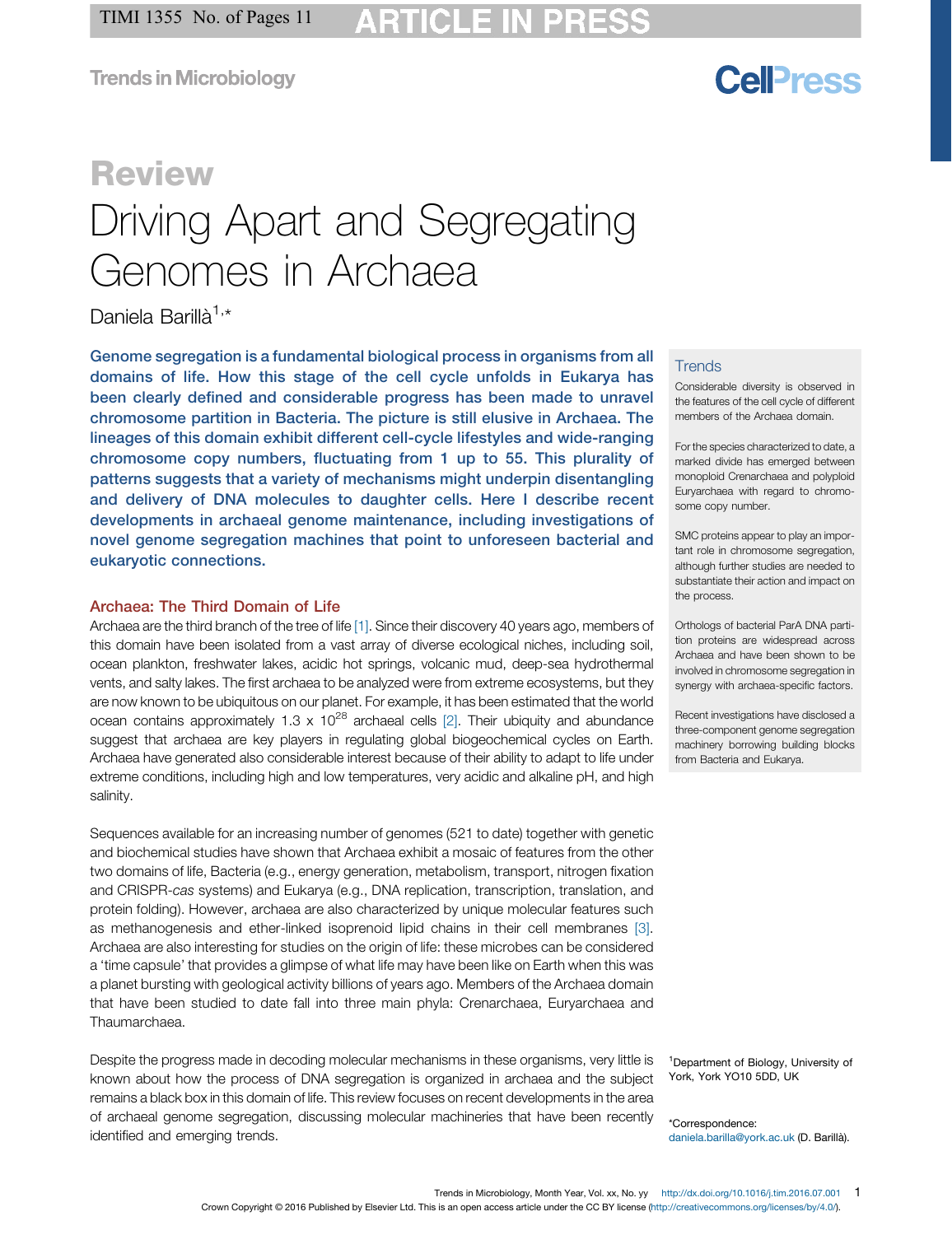# **ICLE**

# **Trends in Microbiology**

# **Cell**ress

### Genome Organization: Chromosomes, Megaplasmids, and Smaller Replicons

Like bacteria, archaea are prokaryotic cells whose genetic material is not confined by a membrane into a separate compartment. Archaeal genomes consist of a circular chromosome and often also large or small extrachromosomal elements. Virtually all the halophilic Euryarchaea sequenced to date harbour a 2.0–3.9 Mbp chromosome and multiple large plasmids [4]. For example, Haloarcula marismortui contains a 3.13 Mbp chromosome together with eight additional replicons of which the largest, pNG700, is 410 kbp. Many species are characterized by a dynamic flux between chromosome and plasmids which is facilitated by the presence of numerous insertion sequences that lead to episodes of integration of plasmids into the chromosome [5]. Accessory replicons also are found in Crenarchaea in the form of cryptic and conjugative plasmids, such as pNOB8 of Sulfolobus NOB8H2. However, crenarchaeal plasmids tend to be relatively small, with sizes below 50 kbp [6]. Unlike Bacteria that contain chromosomes with a single replication origin, and instead similarly to Eukarya, Archaea harbour a chromosome containing one or more replication origins [5,7–9].

### Cell Cycle in Archaea: Different Strokes for Different Folks

Every cell goes through defined functional stages in the course of its lifespan, during which vital processes, such as growth of cellular structures, chromosome replication followed by segregation and division, take place in an ordered timeline. The start and end points mark the birth of new daughter cells, and the length of intervening time defines the generation or doubling time. The cell cycle in bacteria comprises three stages: the growth or B phase during which the cell actively synthesises proteins, lipids, and other building blocks in preparation for DNA duplication; the chromosome replication or C phase; and the postreplication or D period that terminates with cell division. A different terminology is adopted for the eukaryotic cell cycle which consists of the G1 (gap 1), S (DNA synthesis), G2 (gap 2) and M (mitosis) stages. This latter nomenclature has been most commonly used to describe the cell cycle of members of archaeal phyla. The knowledge built up so far indicates that archaea belonging to different lineages exhibit great variability in their cell cycle.

### Crenarchaea

Pioneering work by the Bernander group in the 1990s initiated a survey of the cell cycle in Crenarchaea. These investigations revealed that members of the thermophilic genus Sulfolobus, such as Sulfolobus solfataricus (doubling time  $\sim$ 425 minutes) and Sulfolobus acidocaldarius (doubling time  $\sim$ 213 minutes), are characterized by a brief G1 prereplication period that accounts for no more than 5% of the entire cell cycle [10]. The G1 ends with the inception of chromosome replication, S stage, which proceeds for 30–35% of the cell cycle and is followed by a very protracted G2 phase. This postreplicative interval occupies more than 50% of the cycle and is a defining hallmark of the crenarchaeal species investigated so far [10,11]. Members of the genus Sulfolobus are monoploid: the cells harbour one single chromosome in G1 stage and, upon replication, two copies are present. As the G2 stage is very prolonged, Sulfolobus species contain two chromosome copies for most of the cell cycle. During the G2 phase chromosomes become organized for segregation. Interestingly, both cytological and biochemical studies have indicated that the two chromosomes remain paired and connected for a prolonged time during G2 phase and appear as a single nucleoid in most cells [12,13]. Afterwards, during the M phase, chromosome segregation takes place very swiftly, followed in rapid succession by cell division. Chromosome segregation and cytokinesis occur in a time span equivalent to  $~10\%$  of the cell cycle and appear closely interlinked.

Analogous cell-cycle patterns and timing have been observed for all the Crenarchaea spp. studied to date which include Sulfolobus tokodaii, Acidianus hospitalis, Aeropyrum pernix, Pyrobaculum aerophilum, and Pyrobaculum calidifontis [11]. Although the number of crenarchaeal species characterized so far is limited, interestingly all are monoploid and harbour two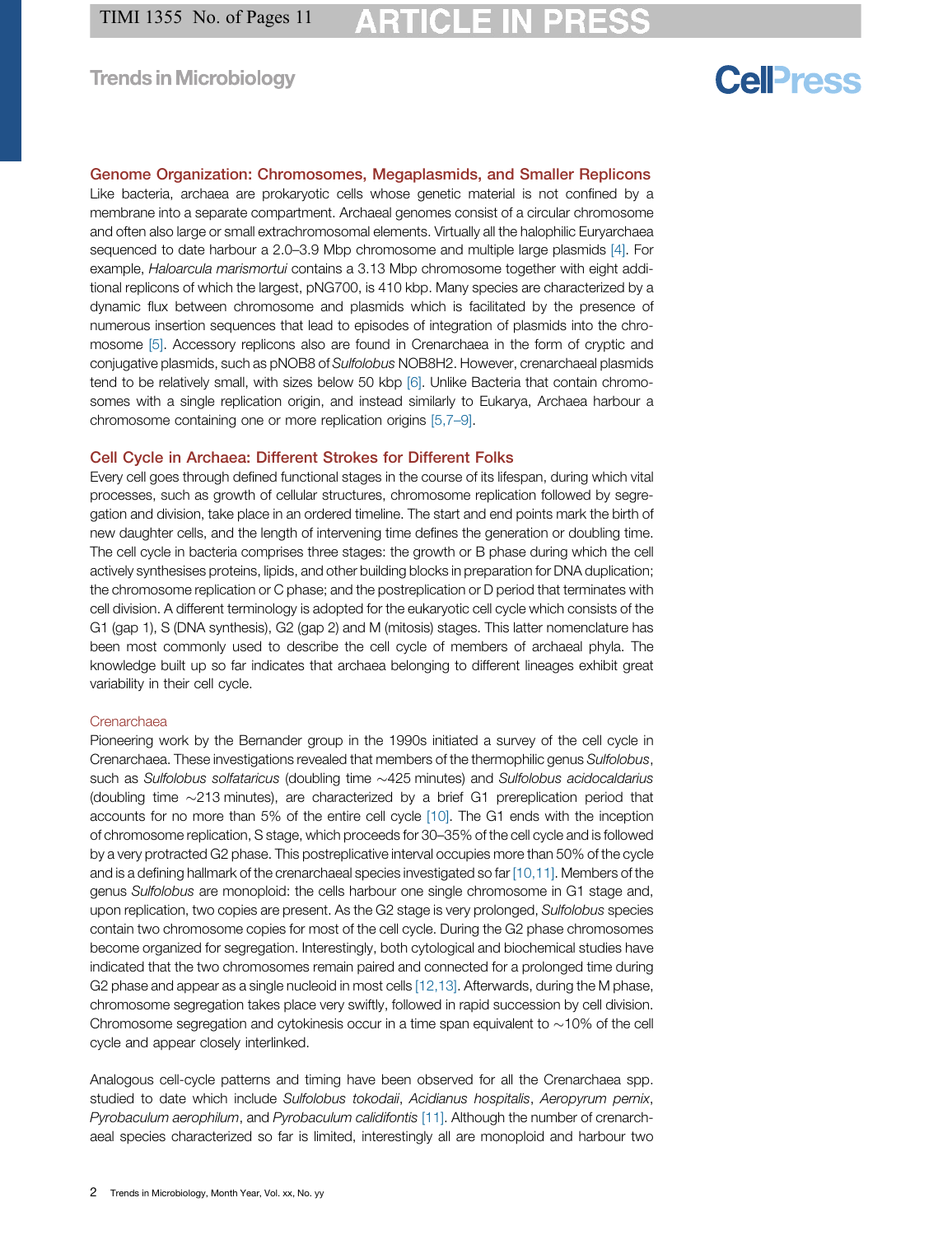## **Trends in Microbiology**

chromosome copies only on completion of DNA replication (Figure 1). This observation suggests that an accurate and rigorous genome segregation mechanism must operate in these species to ensure the faithful distribution of chromosomes to daughter cells. Whereas chromosome segregation in bacteria occurs concomitantly with replication, the picture in Crenarchaea is very different: the two processes are temporally separated and genome segregation takes place only at the end of the protracted G2 stage [12,13]. The two Pyrobaculum spp. that have been examined represent a slight deviation from the canonical paradigm as chromosome segregation appears to be largely synchronized with replication [11].

#### **Euryarchaea**

The Euryarchaea phylum includes a wide range of families that populate the most diverse niches and exhibit disparate lifestyles. The sulphate-reducing Archeoglobus fulgidus displays cell-cycle features resembling those observed for crenarchaeal Sulfolobus spp. [14].

In contrast, the methanogen Methanocaldococcus jannaschii is polyploid and characterized by a very relaxed cell cycle [15]. Cells in exponential phase accommodate between 3 and 15 chromosome copies that are reduced to a number between 1 and 5 in stationary phase. Cell division occurs asymmetrically, resulting in an uneven distribution of chromosome copies to daughter cells [15]. The apparent randomness and lack of order dominating these processes beg the question of whether a genome segregation system operates in M. jannaschii and whether the presence of multiple chromosome copies makes a DNA-partitioning apparatus dispensable. Another methanogen belonging to a different order, Methanothermobacter thermautotrophicus, grows as chains of rod-shaped cells each of which contains two chromosomes



#### **Trends in Microbiology**

Figure 1. Ploidy in a Set of Characterized Members of the Euryarchaea and Crenarchaea Phyla. All the euryarchaeal species (green box) contain multiple chromosome copies, whereas the crenarchaeal species (blue box) harbour a single chromosome.

# **Cell**ress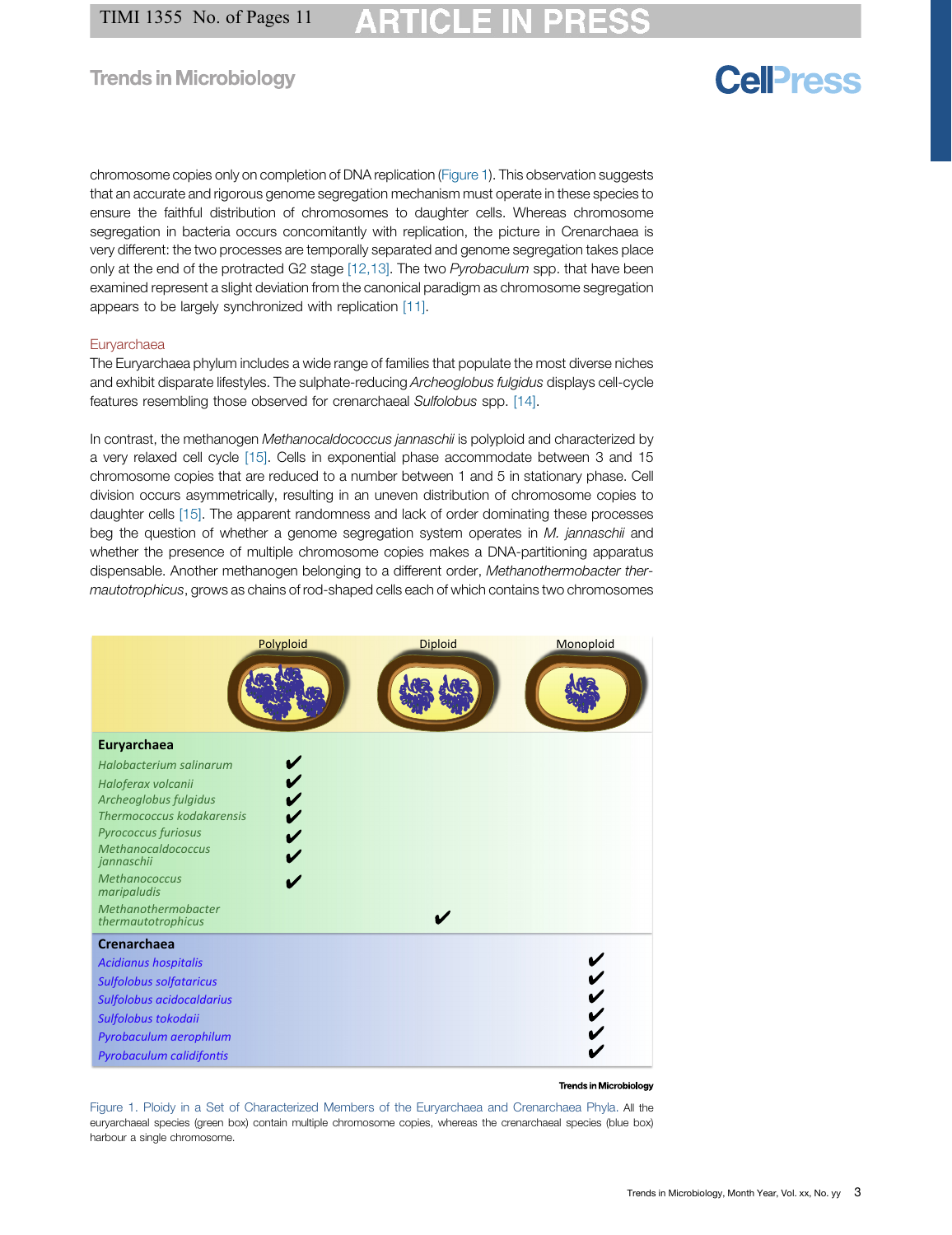# RTICLE

### **Trends in Microbiology**

# **Cell**<sub>ress</sub>

in the G1 phase which segregate soon after replication [16]. In this case the G2 stage is very brief or completely absent. Methanococcus maripaludis is an extreme example of polyploid euryarchaeon with as many as 55 chromosome copies [17].

Halophilic archaea are characterized by the presence of multiple copies of the chromosome (Figure 1). To some extent this feature has hindered a detailed dissection of their cell cycle. Halobacterium salinarum contains approximately 30 chromosome copies during exponential phase which are reduced to around 10 in stationary phase [18]. Interestingly, this archaeon does not have a temporally demarcated S stage, as DNA replication occurs throughout the cell cycle [19]. However, lack of a tight replication control does not result in a deregulated cell cycle, as shown by the complete block of cell division upon inhibition of DNA polymerase [20]. Furthermore, genome segregation mechanisms that deliver equal number of chromosomes to the two daughter cells appear to be in place in H. salinarum [18]. A different halophile, Haloferax volcanii, is also highly polyploid, with cells harbouring approximately 20 chromosome copies in exponential phase and approximately 12 during stationary phase [18]. The chromosome copy number of the euryarchaeon Thermococcus kodakarensis has also been recently investigated. Analogously to the situation in other members of this phylum, T. kodakarensis cells show polyploidy with a chromosome copy number fluctuating between 19 and 7 from exponential to stationary phase [21].

As summarized above, all Euryarchaea investigated to date are polyploid, with the exception of M. thermautotrophicus that is diploid. This is in sharp contrast with observations related to characterized Crenarchaea which are all monoploid (Figure 1) [17]. Accommodating and managing multiple chromosome copies raises a number of interesting biological questions, including the mechanism of DNA packaging within relatively small cells. A recently proposed hypothesis suggests a direct correlation between the presence of histones and polyploidy [21]. In fact, histones are commonly found in Euryarchaea, but not in Crenarchaea [22,23].

#### **Thaumarchaea**

The Thaumarchaea lineage was recognized as an independent phylum in 2008 and its members are widespread in terrestrial and ocean niches [24]. The cell cycle of the ammonia-oxidizer Nitrosopumilus maritimus shows a prereplication G1 phase that is longer than that observed for Crenarchaea and is equivalent to 19–29% of the full cell cycle. A very protracted S stage follows, which corresponds to 45–53% of the cycle: remarkably, 15–18 hours are necessary to replicate the chromosome. Genome segregation occurs quickly after replication termination, with the G2 phase being very short or absent [25].

Altogether, the studies on the archaeal cell cycle conducted so far have highlighted disparities and analogies among phyla and, interestingly, a dichotomy between monoploid and polyploid archaea has emerged (Figure 1). Cells harbouring a single chromosome copy need to employ a segregation mechanism to ensure an accurate distribution of the genetic material inherited by the progeny. The presence of multiple copies of the chromosome, sometimes as many as 55 as in Methanococcus maripaludis [21], raises the question as to whether polyploid archaea require a chromosome-sorting partition machine.

#### Delivering Genomes to Daughter Cells: Snapshots from Bacteria

The molecular events and factors underpinning chromosome segregation in eukaryotes have been extensively investigated. During mitosis, the microtubules of the mitotic spindle capture sister chromatids and pull them to opposite spindle poles [26]. The mechanisms and proteins that drive chromosome segregation in bacteria are not fully elucidated; however, significant progress has been made in the past two decades. Interestingly, only a few complexes have been identified as key players in the process of bacterial DNA segregation.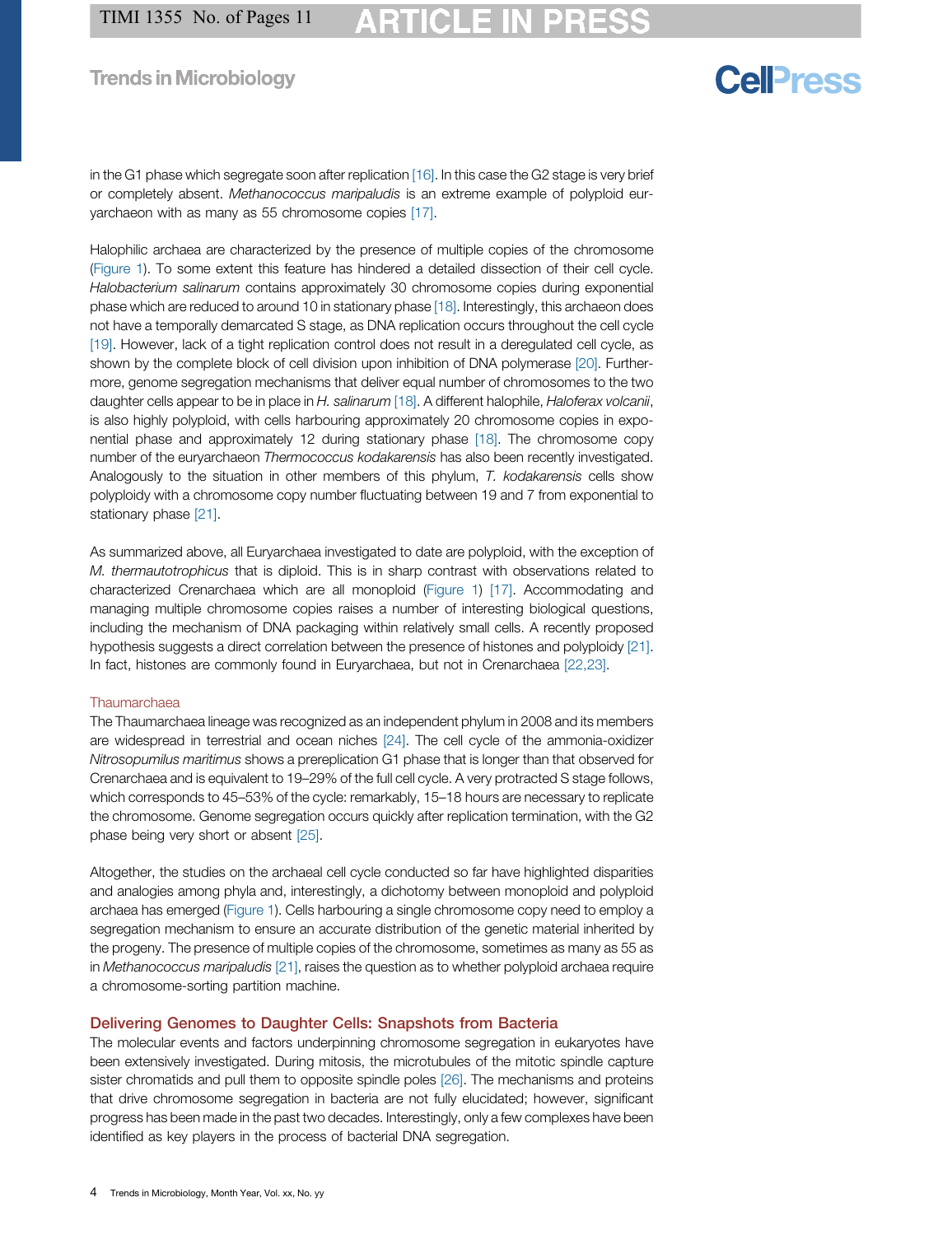# HOLE

# **Trends in Microbiology**

# **Cell**ress

#### Moving DNA Molecules Apart: The ParABS System

Pioneering work by the Austin and Hiraga groups identified the ParAB module as responsible for the active partition of low-copy-number plasmids in Escherichia coli [27,28]. This system was later found to be encoded by most bacterial chromosomes [29] and consists of three components: two proteins, ParA and ParB, in addition to a cis-acting centromere-like parS site [30]. ParA is a Walker-type ATPase that interacts with ParB and nonspecific DNA, whereas ParB is a site-specific DNA-binding protein, which recognizes and associates with the parS site. Once bound by ParB, low-copy-number plasmids are captured by ParA that, through cycles of ATP binding and hydrolysis, forms dynamic patterns on the nucleoid, in this way moving and eventually positioning sister plasmids in diametrical opposite locations of the dividing cell [31]. ParAB systems encoded by chromosomes are involved in the segregation of newly duplicated origins of replication (oriC), adopting dynamics analogous to those described for plasmids and translocating the origins towards opposite cell poles [32]. Recent insights into the role of ParAB in chromosome segregation have been provided particularly by studies on Vibrio cholerae [33], Caulobacter crescentus [34–38], Bacillus subtilis [39,40], Pseudomonas aeruginosa [41,42], Streptomyces coelicolor [43], and Myxococcus xanthus [44].

#### Organizing the Chromosome for Segregation: SMC Condensin

Structural maintenance of chromosomes (SMC) proteins are conserved across the three domains of life and mediate crucial chromosome biology processes such as condensation, sister chromatid cohesion, segregation, and DNA repair [45]. The genomes of most bacteria and archaea harbour a single smc gene [46]. Most bacterial SMC proteins form a complex with two other factors, ScpA and ScpB. This assembly is also referred to as condensin and plays a key role in compacting the chromosome by bridging and interconnecting DNA loops [32]. SMC condensins are recruited to the bacterial chromosome oriC region via interaction with ParB bound to the parS sites that are clustered around the origin of replication [39,40]. This organized gathering of condensins at the origin imparts a particular structure to the chromosome and mediates its segregation. Very recent studies have shown that condensins act as molecular 'staples' that align chromosome arms in close proximity [47,48].

### Genome Segregation in Archaea: Potential Suspects and Identified Players

In stark contrast with eukaryotes and bacteria, our knowledge on chromosome segregation in archaea is very rudimentary, partly due to the fact that most archaeal genomes have been sequenced only in the last decade, but also attributable to the development of genetic tools to manipulate some archaea only in recent years. I report the findings of the few investigations conducted so far, discussing implications and questions that still need to be addressed.

#### The Role of SMC Condensins

SMC condensins are widespread across archaeal phyla. Early studies analysed the possible involvement of the SMC protein of Methanococcus voltae in chromosome segregation. Inactivation of the smc gene in this euryarchaeon resulted in aberrant genome partition and cell morphology [49]. Approximately 20% of the cells harboured no chromosome, and around 2% displayed a size that was three to four times larger than that of wild-type cells. Quantitation of the DNA of these so-called titan cells showed a content 10–20-fold higher than that present in normal cells. This phenotype indicates that the SMC protein presides over an important cell-cycle checkpoint in M. voltae and plays a crucial role in chromosome segregation [49].

Soppa and colleagues characterized the cell-cycle profile of an SMC-like protein, named Sph1, in H. salinarum [19]. Using synchronized cultures, sph1 gene expression was shown to be cellcycle-regulated with a peak at the stage of cell division septum formation. Given that maximal expression is reached at a late stage of the cell cycle when chromosome segregation is nearly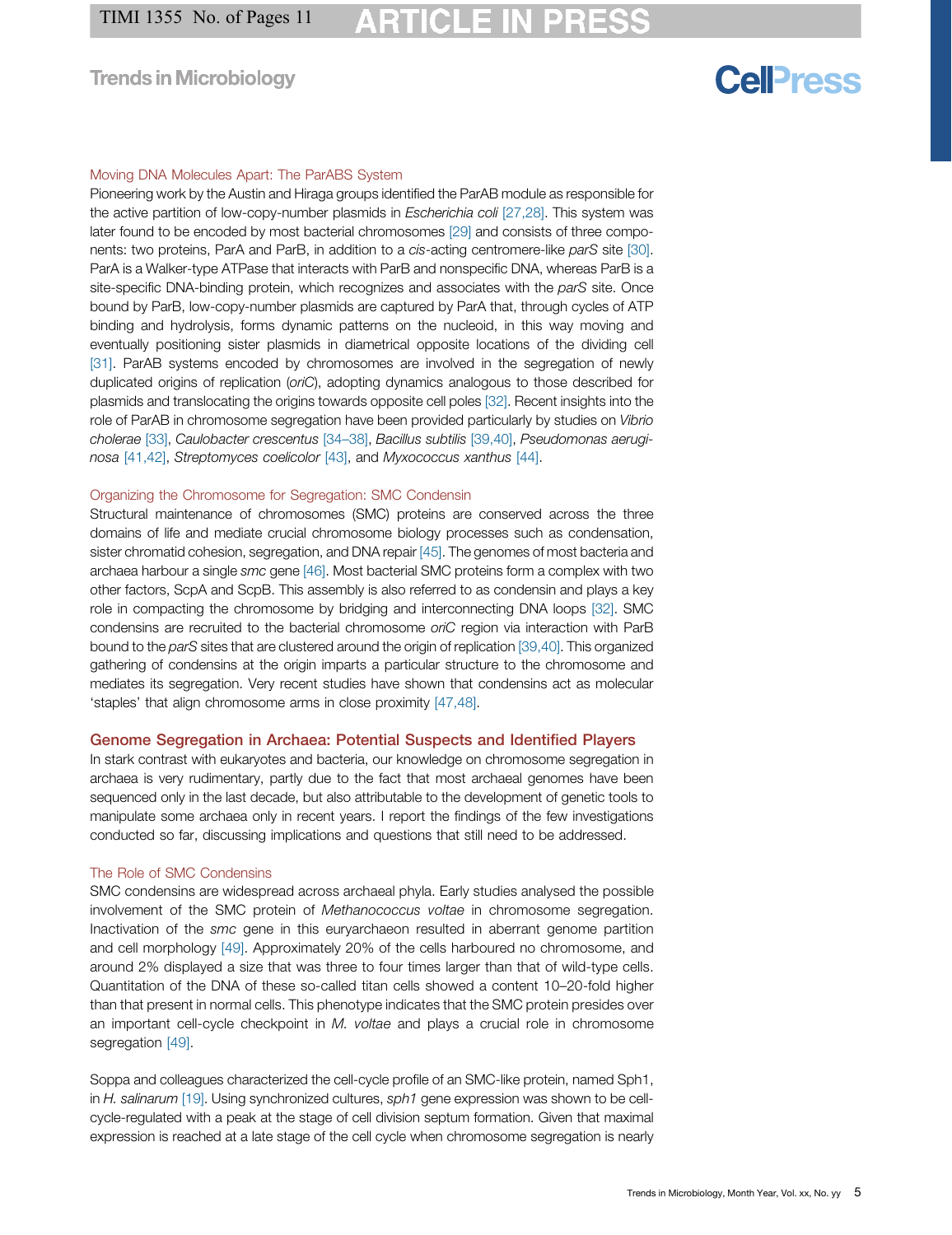# **Trends in Microbiology**

**Cell**ress

completed, Sph1 might be involved in DNA repair in a final step of chromosome replication [19]. Whether this SMC factor has a role in genome segregation remains to be elucidated.

Despite the paucity of information thus far, SMC proteins are anticipated to play a significant role in chromosome segregation, based on the high level of conservation and by analogy with the mechanisms uncovered in bacteria.

#### The SegAB System: A Hybrid DNA-Partition Machine

A recent study has reported the identification and initial characterization of a dedicated chromosome-segregation system in the thermophilic crenarchaeon S. solfataricus [50]. This genome-partitioning apparatus consists of two proteins, SegA and SegB, and a cis-acting centromere-like region (Figure 2A). Intriguingly, the complex is a hybrid partition machine: SegA is an ortholog of bacterial, Walker-type chromosome-encoded ParA proteins, whereas SegB is an archaea-specific factor lacking any sequence identity to either eukaryotic or bacterial proteins. However, SegB displays sequence identity to a group of conserved, uncharacterized proteins present in both Crenarchaea ( $\sim$ 80% identity) and some Euryarchaea (30–46% identity) (Figure 2B). Interestingly, the genes encoding SegB proteins are located invariably downstream of segA orthologs. BLAST searches against archaeal genomes available so far indicated that the segAB cassette is present in an array of archaeal genera belonging to both Crenarchaea and Euryarchaea phyla (Figure 2B). Although the ploidy and genome content has not been



#### **Trends in Microbiology**

Figure 2. The SegAB System Is Widespread across Archaea. (A) Organization of the segAB cassette, including the upstream sso0033 gene and the two DNA sites (in lilac) to which SegB binds. (B) Phylogenetic tree of a nonexhaustive set of SegB orthologs. Genomic context studies show that each segB gene is accompanied by a segA gene. Blue box, crenarchaeal SegB cluster; green box, euryarchaeal SegB orthologs. Within the crenarchaeal cluster the Sulfolobus solfataricus P2 strain, whose SegAB have been characterized, is shown in red.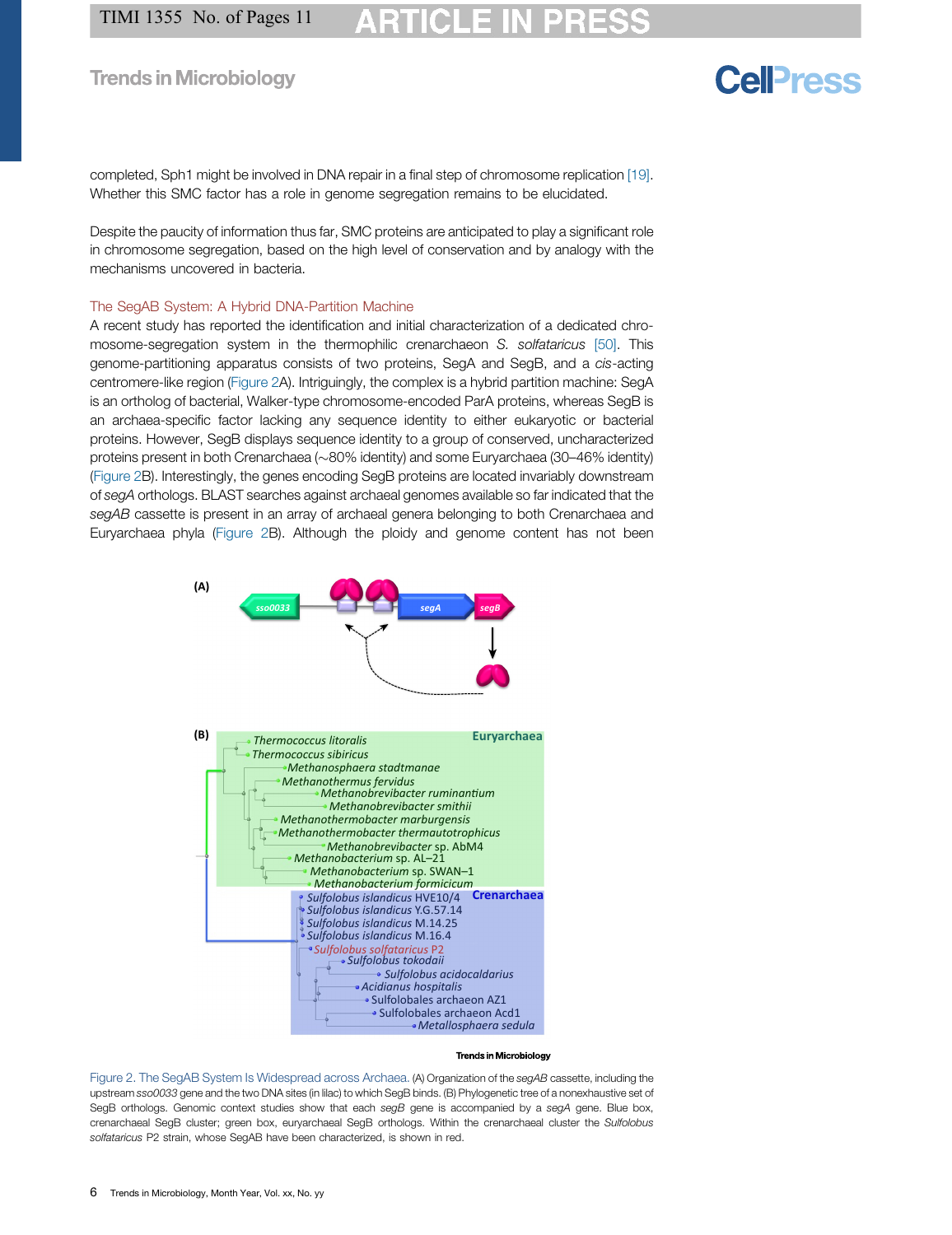## **Trends in Microbiology**

determined for all these genera, what is tantalizing is that the majority of these Archaea are monoploid, or at most diploid such as M. thermautotrophicus. If a cell harbours only one or two copies of the chromosome, then a rigorous toolkit to segregate DNA at cell division is a stringent sine qua non. The 3' end of segA overlaps with the  $5'$  end of segB: this arrangement suggests that the genes may be part of a single transcriptional unit implying that SegA and SegB work together to effect the same biological process. Supporting evidence derives from a transcription profiling study showing that the Sulfolobus acidocaldarius homologues of segA and segB are coexpressed in a cell-cycle-regulated fashion [51].

SegA is an ATPase assembling into higher-order structures in vitro upon ATP binding, while SegB is a site-specific DNA-binding protein contacting palindromic sequences located upstream of the segAB cassette [50]. The two proteins interact with one another, and SegB synergistically affects SegA self-assembly dynamics, perhaps acting as a nucleator protein. SegB is a dimeric protein that binds specifically to an imperfect palindromic motif located upstream of the segA start codon (site 1) and then at position –59 with respect to the same start codon (site 2) (Figure 2A) [50]. These sites might be archaeal centromere analogs. However, at this stage it cannot be ruled out that the sites might also act as regulatory regions that control the expression of the segAB cassette. Whether additional sites are scattered across the chromosome is currently unknown.

Microscopy investigations have revealed that increased expression of segAB in S. solfataricus cells disrupts chromosome segregation, as evidenced by the presence of anucleate cells, highly condensed nucleoids squeezed into one-half of the cell volume and split, guillotined chromosomes [50]. These findings indicate that SegA and SegB play a key role in chromosome segregation. Further support comes from the observations that segAB are highly repressed upon UV irradiation [52] and that their expression starts concurrently with the initiation of DNA replication [51], both of which underscore a function in chromosome segregation. The mechanism underpinning how the SegAB complex drives sister chromatids apart remains to be elucidated.

#### The AspA–ParBA Machinery: Borrowing Building Blocks from Bacteria and Eukaryotes

Sulfolobus NOB8H2 is a strain isolated by the archaea pioneer Wolfram Zillig and coworkers from acidic hot springs at Noboribetsu in the island of Hokkaido, Japan [53]. This strain harbours a 41 kbp conjugative plasmid, pNOB8, whose sequence has been determined [54]. The plasmid contains  $~50$  ORFs including two tandem genes, orf45 and orf46, whose products show homology, respectively, to ParB and ParA families of bacterial partition proteins. The 36 kDa polypeptide encoded by orf46 is a 315-residue protein with similarity (33–37%) to bacterial ParAs. orf45 encodes a 470-amino acid protein (55 kDa), whose homology to bacterial ParBs is confined to the N-terminal domain (residues 1–190) (42–58% similarity), whereas the C-terminus shares homology with eukaryotic proteins, including kinesin-like motor proteins. Interestingly, a closer inspection of the region immediately upstream of parB revealed a small gene, orf44, which encodes a 93-amino acid protein of 10.7 kDa with no sequence homology to any characterized segregation protein  $[55]$ . The 3' end of this gene overlaps with the 5' end of parB, and similarly, the 3' end of parB overlaps with 5' end of parA (Figure 3A). This arrangement suggests that orf44, parB, and parA may be part of a single transcriptional unit. A tricistronic partition cassette is an interesting feature that is not common in the bacterial domain, whose typical segregation modules are bicistronic [30,31]. Furthermore, there is evidence suggesting that the orf44-parBA cassette of this plasmid encodes a bona fide partition system: when pNOB8 is transferred by conjugation into a different Sulfolobus strain, the plasmid undergoes a genetic rearrangement due to a single recombination event, which produces the deletion variant pNOB8-33 [53,54]. This plasmid presents a deletion of a  $\sim$ 8 kbp region resulting in the loss of the orf44–parBA cassette and is not stably maintained [53].

# **Cell**ress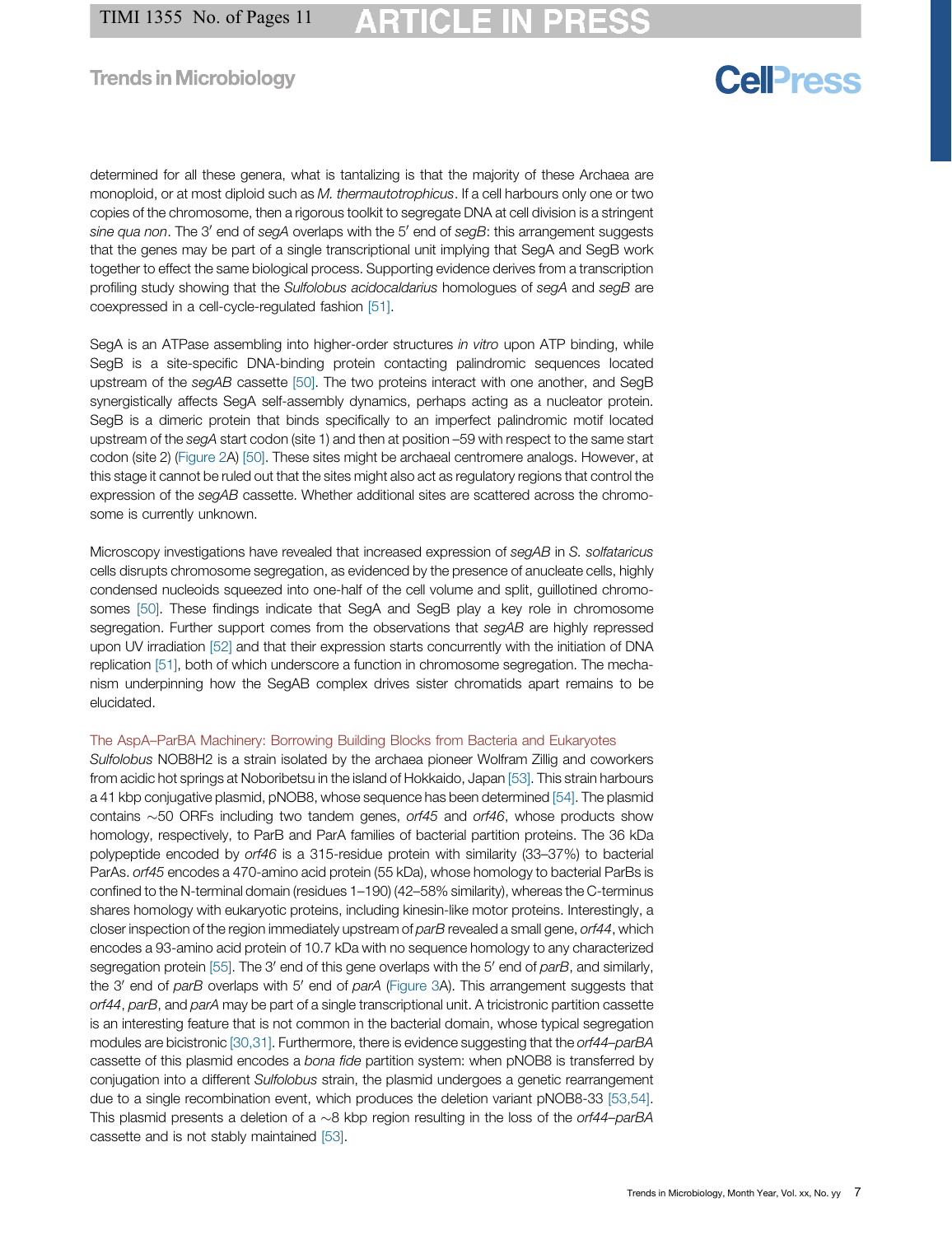### **Trends in Microbiology**

# **CellPress**



#### **Trends in Microbiology**

Figure 3. Organization and Structures of the pNOB8 AspA–ParBA System. (A) Schematic diagram of the gene cluster. The 3' end of aspA overlaps with the 5' end of parB, and the 3' end of parB overlaps with the 5' end of parA. (B) AspA–DNA structure (PDB 5FC0) showing three interacting AspA dimers (in orange, green, and blue) associated with the DNA fragment containing the 23 bp putative centromeric site. (C) Adenylyl-imidodiphosphate (AMP-PNP)-bound ParA dimer structure (PDB 4RU8). The ATP analog AMP-PNP is shown in red. (D) (Left) ParB-N structure (PDB 4RSF); (right) ParB-C dimer structure with one monomer shown in green and the other in magenta (PDB 4RS7). The structural images were generated by using PyMOL version 1.8.0.7 (Schrodinger) using the indicated PDB coordinates.

A very recent study has provided structural and mechanistic insights into this novel DNA segregation machinery [55]. Orf44, renamed AspA (for archaeal segregation protein A), is a dimeric, site-specific DNA-binding protein that recognizes a 23 bp palindromic motif located upstream of its gene. DNase I footprints have shown that AspA binds to the 23 bp putative centromere and, at higher concentrations, spreads on the DNA in the 5' direction, protecting over 200 bp from the initial nucleation site [55]. In contrast, ParB binds DNA nonspecifically only at high concentrations, which represents a departure from the bacterial paradigm. The structure of AspA discloses an elongated dimer containing a winged helix-turn-helix DNA binding fold. Remarkably, the AspA–DNA structures exhibit multiple AspA dimers (Figure 3B) that, when extended by packing, lead to the assembly of a continuous left-handed helix.

Interaction investigations established that pNOB8 ParB binds to AspA and ParA. However, AspA does not associate with ParA, suggesting that ParB might act as an adaptor protein within the complex. With 470 residues, pNOB8 ParB is larger than canonical ParB proteins found in bacteria, and consists of two distinct domains, ParB-N (residues 1–320) and ParB-C (residues 370–470) connected by a flexible linker. AspA interacts with ParB-N only, whereas ParA does not bind to either the N- or C-terminus of ParB, suggesting that the extended linker region contains the ParA contacting interface [55]. ParB-C was found to mediate nonspecific DNA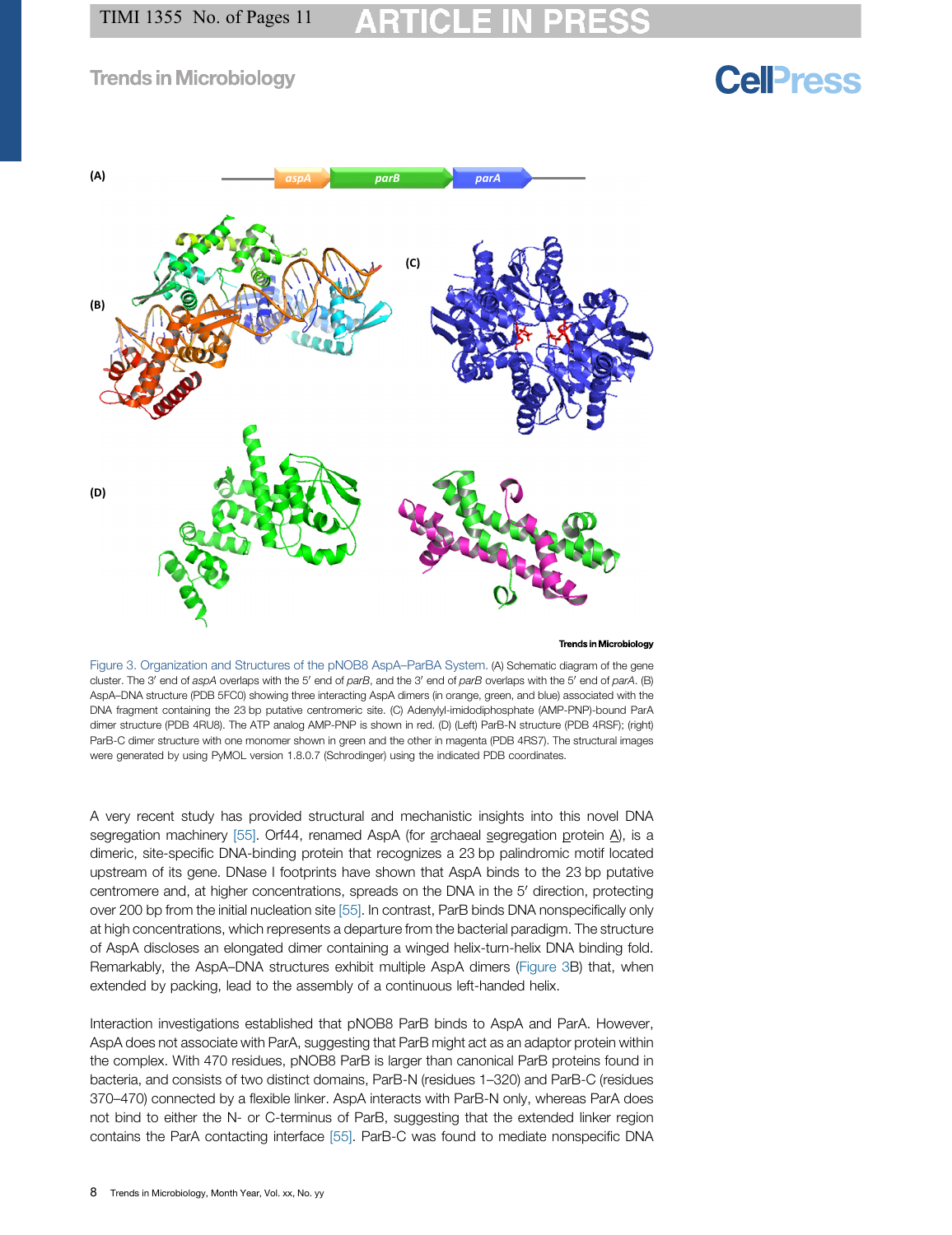# RTICLET

## **Trends in Microbiology**

# **CellPress**

binding. The determination of the three-dimensional structure revealed that ParB-N shares weak similarity with the N-terminus of the chromosome segregation ParB, Spo0J, of Thermus thermophilus (Figure 3D, left) [55,56].

Further small-angle X-ray scattering (SAXS) studies on the ParB-N-AspA complex showed that a ParB-N dimer encases the sides and top of the AspA dimer. Interestingly, in the SAXS model, ParB-N dimers can be docked onto each AspA dimer in the AspA-DNA helix, fitting in a lockand-key fashion into the helix grooves and generating a multiprotein superhelical structure [55]. In this assembly the ParB-C protrudes into the solvent and is connected to the ParB-N domain through the long flexible linker. As ParB-C binds nonspecific DNA, this domain is free to associate with random DNA sequences on either the plasmid or chromosome, or both. Interestingly, this activity indicates that ParB is not simply an adaptor 'cushion' sitting between AspA and ParA, but is involved in additional aspects of the segregation process. Surprisingly, the structure of ParB C-terminus exhibits a fold similar to that of the CenpA histone variant which replaces histone H3 on centromere sequences and is involved in assembly of the kinetochore segregation machinery in eukaryotic cells (Figure 3D, right) [57]. This unforeseen observation draws a parallel between DNA segregation in archaea and eukaryotes. A further significance of the finding lies in that, to date, histone homologs have been identified in Euryarchaea; however, they are an exception in Crenarchaea.

The structure of pNOB8 ParA shows strong resemblance to bacterial Walker-type segregation proteins, such as the chromosome ParA homolog, Soj, from Thermus thermophilus [58] and multidrug resistant plasmid TP228 ParA homolog, ParF (Figure 3C) [59]. Similar to bacterial ParA proteins, pNOB8 ParA shows nonspecific DNA-binding activity [55]. This finding suggests that ParA might bind the nucleoid in Sulfolobus NOB8H2 and thereby might allow anchoring and transport of the plasmid with the aid of ParB. However, the mechanism underlying pNOB8 segregation remains to be elucidated.

Altogether, the AspA–ParB–ParA complex is a novel three-component segregation machine, encoded on both crenarchaeal plasmids and chromosomes, that merges building blocks from bacteria and eukaryotes and opens exciting fresh perspectives on genome segregation in archaea.

### Concluding Remarks

Archaea are ubiquitous inhabitants of our planet. Their ability to thrive in niches where no other organism can survive makes them remarkable objects of investigation for basic studies on life pushed to extremes, but also interesting microbes from which to harness molecules and resources for novel biotechnology applications. The recent identification of Lokiarchaea, a newly proposed phylum with distinctive eukaryotic signatures [60], has rekindled the passionate debate on the origin of Eukarya. However, despite 521 sequenced genomes and a wealth of molecular studies, the fundamental biological process of genome segregation remains a terra still vastly incognita.

Initial investigations on the cell cycle, nucleoid morphology, and chromosome copy number have laid the foundations for exploring genome partition and highlighted the spectrum of different lifestyles adopted by archaea, when it comes to arranging, condensing, and dispatching their chromosomes. The advent of next-generation sequencing and metagenomics as well as the development of genetic tools to manipulate archaea have allowed the identification of genes encoding components of possible DNA-segregation engines. As observed in other aspects of archaeal biology, a chimaeric nature seems to be at the heart of recently characterized genomesegregation machineries that merge bacterial and eukaryotic elements. How do these archaeal complexes pull DNA molecules apart? And how do these assemblies coordinate their action in

### Outstanding Questions

Do polyploid archaea use an active system for chromosome segregation? If so, what is this system? If not, do these microbes rely on a stochastic diffusion process?

How do halophilic archaea handle the simultaneous segregation of multiple replicons that include chromosome and megaplasmids?

Which and how many genome-partition systems are encoded by different archaea?

How is genome segregation coordinated with DNA replication and cell division in archaea?

Does the archaeal chromosome adopt a specific orientation in relation to reference points within the cell?

What are the characteristics of centromeres on archaeal chromosome and plasmids? Are the centromers clustered in specific positions or dispersed more randomly?

How does the SegAB complex mediate chromosome segregation? How conserved and widespread is this system across Euryarchaea? Are there variations on the SegAB theme in Crenarchaea and Euryarchaea?

Do spherical archaeal cells have functional 'poles'? If yes, do the poles play a role in chromosome segregation?

What is the mechanism underlying plasmid segregation mediated by the AspA–ParBA assembly? Is pNOB8 chimaeric ParB protein the prototype of a novel family of crenarchaeal histones?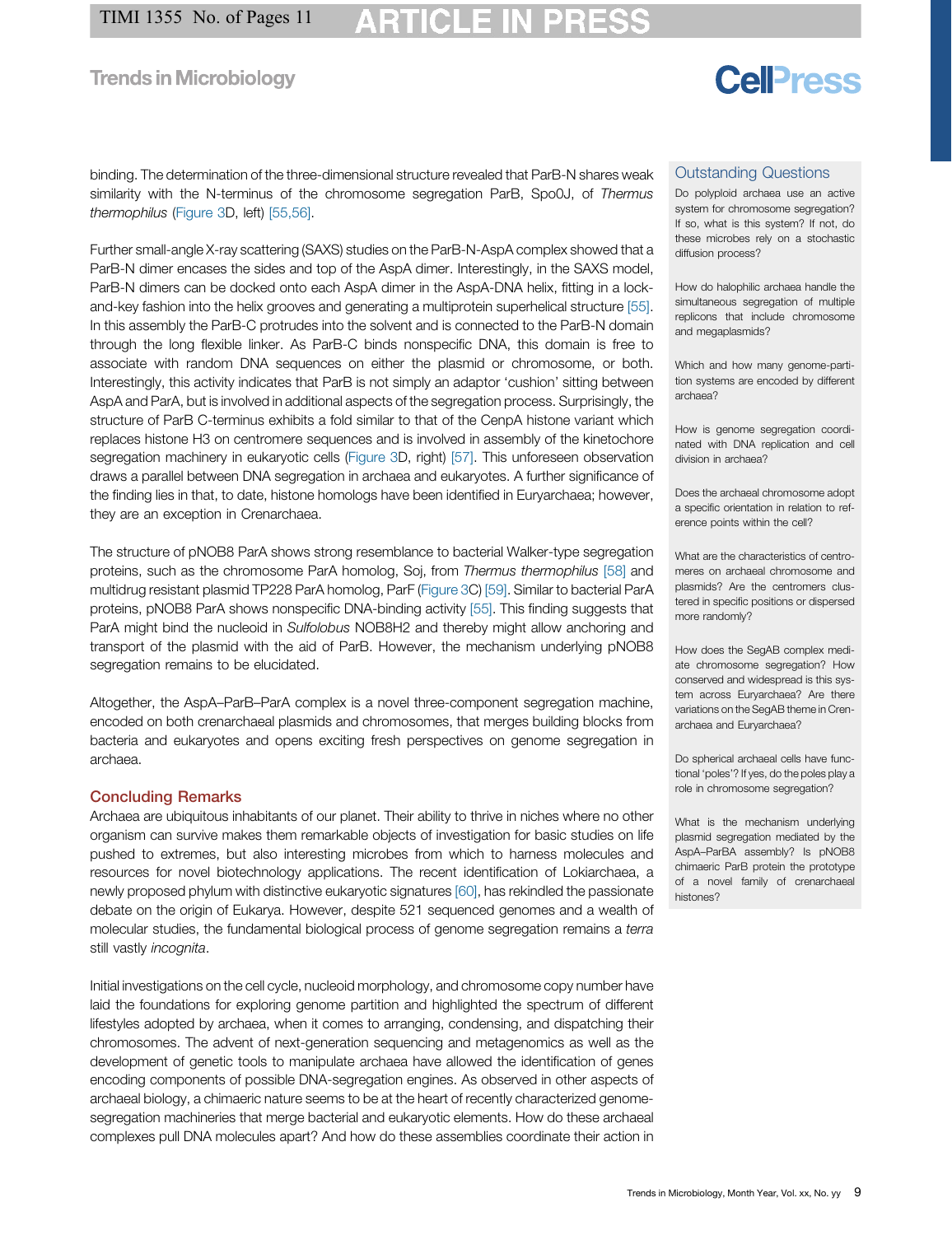# **Trends in Microbiology**

space and time with the other closely interlinked cell-cycle events? Do the complexes rely on additional cellular factors? These are just some of the challenges lying ahead and awaiting mechanistic answers (see Outstanding Questions). As we have just started to uncover the tip of the iceberg, other genome-segregation systems undoubtedly exist in the Archaea cosmos, and exciting discoveries are eagerly anticipated for the different phyla. The apparent split between monoploid Crenarchaea and polyploid Euryarchaea is a remarkably interesting biological puzzle that is likely to figure prominently in future trends of the genome segregation field.

#### Acknowledgments

I thank Finbarr Hayes for discussions and critical reading of the manuscript. Work on genome segregation in the D.B. laboratory has been supported by the BBSRC (Grants BB/F012004/1 and BB/M007839/1) and The Leverhulme Trust (Grant RPG-245).

#### **References**

- 1. Woese, C.R. and Fox, G.E. (1977) Phylogenetic structure of the prokaryotic domain: the primary kingdoms. Proc. Natl. Acad. Sci. U.S.A. 74, 5088–5090
- 2. Karner, M.B. et al. (2001) Archaeal dominance in the mesopelagic 22. Sandman, K. and Reeve, J.N. (2006) Archaeal histones and the zone of the Pacific Ocean. Nature 409, 507–510
- 3. Cavicchioli, R. (2011) Archaea timeline of the third domain. Nat. 23. White, M.F. and Bell, D.S. (2002) Holding it together: chromatin in Rev. Microbiol. 9, 51–61
- 4. Capes, M.D. et al. (2011) The information transfer system of 24. Brochier-Armanet, C. et al. (2008) Mesophilic crenarchaeota: prohalophilic archaea. Plasmid 65, 77–101
- 5. Norais, C. et al. (2007) Genetic and physical mapping of DNA
- 6. Wang, H. et al. (2015) Archaeal extrachromosomal genetic elements. Microbiol. Mol Biol. Rev. 79, 117–152
- 7. Lundgren, M. et al. (2004) Three replication origins in Sulfolobus species: synchronous initiation of chromosome replication and 7046–7051
- 8. Lindås, A.C. and Bernander, R. (2013) The cell cycle of archaea. Nat. Rev. Microbiol. 11, 627–638
- 9. Wu, Z. et al. (2014) DNA replication origins in archaea. Front. Microbiol. 5, 179
- 10. Bernander, R. and Poplawski, A. (1997) Cell cycle characteristics of thermophilic Archaea. J. Bacteriol. 179, 4963–4969
- 11. Lundgren, M. et al. (2008) Cell cycle characteristics of Crenarchaeota: unity among diversity. J. Bacteriol. 190, 5362–5367
- 12. Poplawski, A. and Bernander, R. (1997) Nucleoid structure and distribution in thermophilic Archaea. J. Bacteriol. 179. 7625–7630
- 13. Robinson, N.P. et al. (2007) Sister chromatid junctions in the hyperthermophilic archaeon Sulfolobus solfataricus. EMBO J. 26, 816–824
- 14. Maisnier-Patin, S. et al. (2002) Chromosome replication patterns in the hyperthermophilic euryarchaea Archeoglobus fulgidus and Methanocaldococcus (Methanococcus) jannaschii. Mol. Microbiol. 45, 1443–1450
- 15. Malandrin, L. et al. (1999) Nucleoid structure and partition in Methanococcus jannaschii: an archaeon with multiple copies of the chromosome. Genetics 152, 1315–1323
- Methanother- mobacter thermautotrophicus. J. Bacteriol. 187, 1856–1858
- 17. Hildenbrand, C. et al. (2011) Genome copy numbers and gene conversion in methanogenic Archaea. J. Bacteriol. 193, 734–743
- 18. Breuert, S. et al. (2006) Regulated polyploidy in halophilic archaea. PLoS One 1, e92
- 19. Zerulla, K. and Soppa, J. (2014) Polyploidy in haloarchaea: advantages for growth and survival. Front. Microbiol. 5, 274
- 20. Herrmann, U. and Soppa, J. (2002) Cell cycle-dependent expreslocalization in the archaeon Halobacterium salinarum. Mol. Microbiol. 2, 395–409
- 21. Spaans, S.K. et al. (2015) The chromosome copy number of the hyperthermophilic archaeon Thermococcus kodakarensis KOD1. Extremophiles 19, 741–750
- origin of the histone fold. Curr. Opin. Microbiol. 9, 520–525
- the Archaea. Trends Genet. 18, 621–626
- posal for a third archaeal phylum, the Thaumarchaeota. Nat. Rev. Microbiol. 6, 245–252
- replication origins in Haloferax volcanii. PLoS Genet. 3, e0030077 25. Pelve, E.A. et al. (2011) Cdv-based cell division and cell cycle organization in the thaumarchaeon Nitrosopumilus maritimus. Mol. Microbiol. 82, 555–566
	- 26. Tanaka, K. (2013) Regulatory mechanisms of kinetochore-microtubule interaction in mitosis. Cell Mol. Life Sci. 70, 559–579
- asynchronous termination. Proc. Natl. Acad. Sci. U.S.A. 101, 27. Ogura, T. and Hiraga, S. (1983) Partition mechanism of F plasmid: two plasmid gene-encoded products and a cis-acting region are involved in partition. Cell 32, 351–360
	- 28. Austin, S. and Abeles, A. (1983) Partition of unit-copy miniplasmids to daughter cells. I. P1 and F miniplasmids contain discrete, interchangeable sequences sufficient to promote equipartition. J. Mol. Biol. 169, 353–372
	- 29. Livny, J. et al. (2007) Distribution of centromere-like parS sites in bacteria: insights from comparative genomics. J. Bacteriol. 189, 8693–8703
	- 30. Hayes, F. and Barillà, D. (2006) The bacterial segrosome: a dynamic nucleoprotein machine for DNA trafficking and segregation. Nat. Rev. Microbiol. 4, 133–143
	- 31. Baxter, J.C. and Funnell, B.E. (2014) Plasmid partition mechanisms. Microbiol Spectrum 2 PLAS-0023-2014
	- 32. Wang, X. et al. (2013) Organization and segregation of bacterial chromosomes. Nat. Rev. Genet. 14, 191–203
	- 33. Fogel, M.A. and Waldor, M.K. (2006) A dynamic, mitotic-like mechanism for bacterial chromosome segregation. Genes Dev. 20, 3269–3282
	- 34. Mohl, D.A. and Gober, J.W. (1997) Cell cycle-dependent polar localization of chromosome partitioning proteins in Caulobacter crescentus. Cell 88, 675–684
- 16. Majernik, A.I. *et al. (*2005) DNA content and nucleoid distribution in <sup>35. Ptacin, J.L. *et al. (2*010) A spindle-like apparatus guides bacterial</sup> chromosome segregation. Nat. Cell Biol. 12, 791–798
	- 36. Schofield, W.B. et al. (2010) Cell cycle coordination and regulation of bacterial chromosome segregation dynamics by polarly localized proteins. EMBO J. 29, 3068–3081
	- 37. Shebelut, C.W. et al. (2010) Caulobacter chromosome segregation is an ordered multistep process. Proc. Natl. Acad. Sci. U.S.A. 105, 14194–14198
	- 38. Lim, H.C. et al. (2014) Evidence for a DNA-relay mechanism in ParABS-mediated chromosome segregation. Elife 3, e02758
	- sion of an essential SMC-like protein and dynamic chromosome 39. Gruber, S. and Errington, J. (2009) Recruitment of condensin to replication origin regions by ParB/Spo0J promotes chromosome segregation in B. subtilis. Cell 137, 685-696